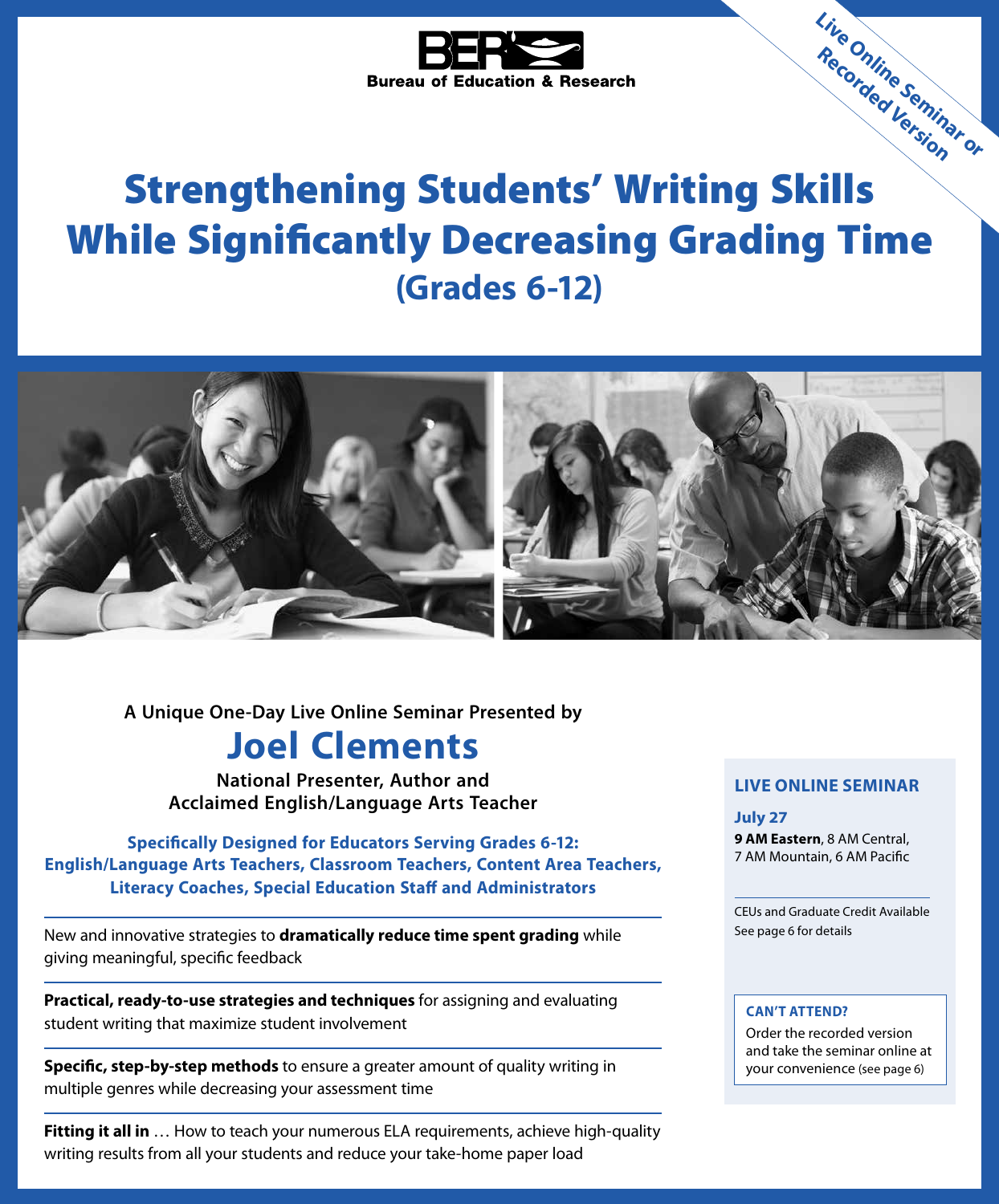# **Ten Key Benefits of Attending**

"I now have new ideas and activities I can start applying right away." **– ERIN MCLAUGHLIN, ENGLISH TEACHER**



### **Who Should Attend**

Educators Serving Grades 6-12: English/ Language Arts Teachers, Classroom Teachers, Content Area Teachers, Literacy Coaches, Special Education Staff and Administrators

### **1. Strengthen Your Students' Writing Skills**

Proven approaches for strengthening your students' writing … Practical strategies to get powerful results while creating a productive learning environment

### **2. Differentiate Your Writing Instruction**

Learn ways to create a cycle of student ownership and proficiency-based writing to better meet the diverse levels of students' writing skills

### **3. Reduce the Time You Spend Grading Student Writing**

Learn proven strategies to significantly reduce the time you spend grading while increasing all of your students' writing skills

### **4. Learn Creative Approaches to Improve Student Engagement and Success With Writing**

Move "outside the box" to re-engage students with writing, and to find exhilarating and challenging ways to improve their writing

### **5. Provide More Effective Feedback to Improve Students' Writing**

Move beyond that time-consuming essay grading with minimal learning-curve … Techniques for giving more meaningful, more practical feedback

## **6. Utilize Powerful Online Resources to Strengthen Online Lessons, Collaboration And Assessments**

Explore online assessment resources for student learning and develop valuable strategies for using videos, images and other online environments to enhance lesson delivery, assessments and student success

### **7. Utilize Timesaving Ways to Assess all Genres of Writing**

Discover new, more time-efficient ways to teach students how to produce and critique narrative, persuasive, informative/explanatory, and creative writing

### **8. The Keys to Practically and Successfully Teach Complete Distance Learning Lessons**

Develop standards-based grading and flexible assessments to clarify learning and simplify your planning

### **9. Organize Your Writing Lessons to Increase Student Success**

Develop strategies for flexible prepping and planning to help your students become more confident and competent writers

### **10. Substantially Increase the Time You Spend Actually Teaching Writing**

Receive extensive ideas that will allow you to immediately spend less time grading and more time in creative instruction and conferencing … Yes, less time grading and more time focusing on innovative ways to engage students in much higher levels of writing proficiency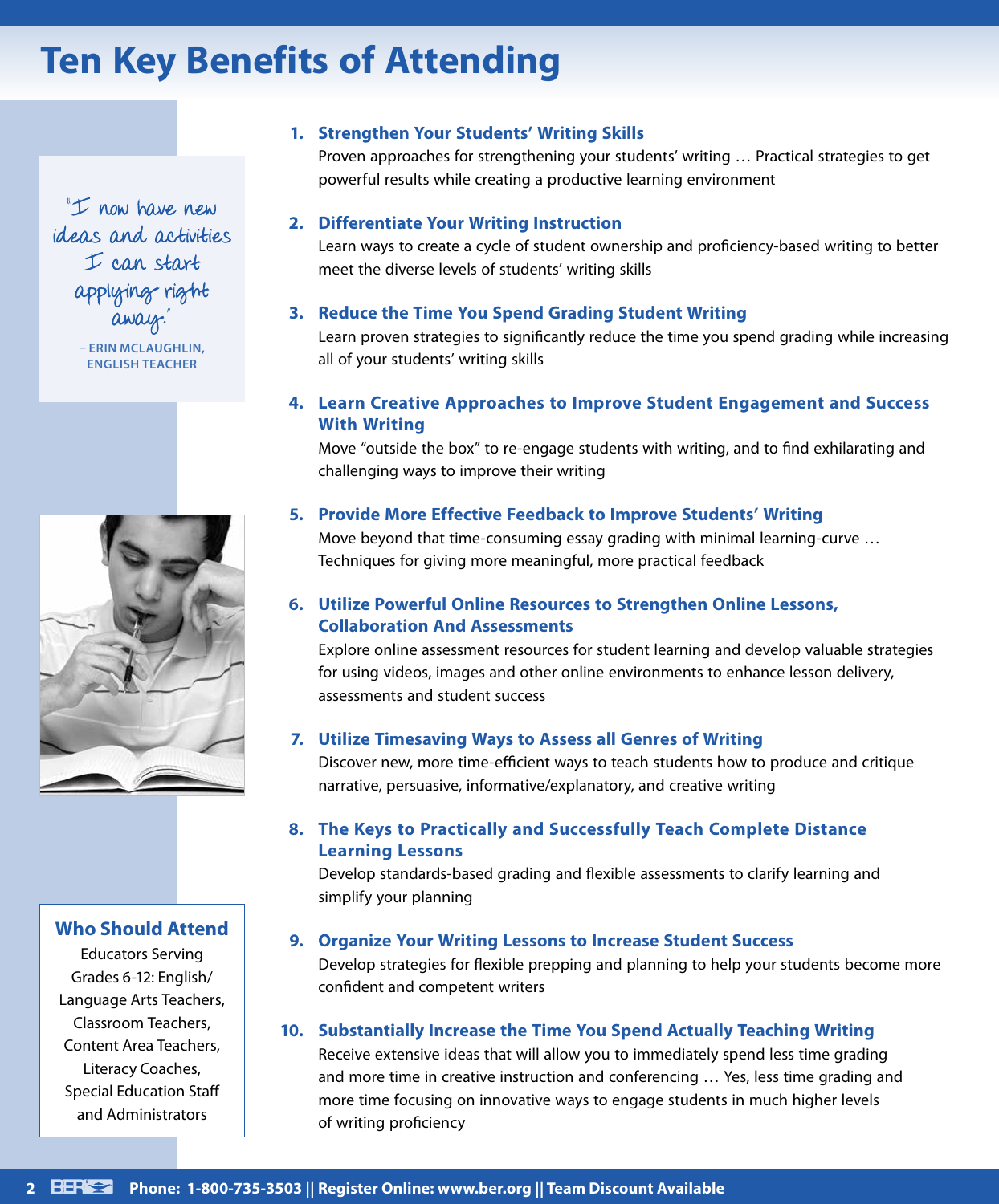# **Outstanding Strategies You Can Use Immediately**

# **What You Will Learn ...**

- **• Innovative ways to help your students** increase the quality of their writing and enable you to fit in all the ELA standards you are required to teach
- **• How to stop taking piles of papers home to grade** and start using strategic feedback that your students really learn from
- **• Practical, proven strategies** to implement writing assessments in multiple writing genres
- **•** Outstanding, ready-to-use ideas for **integrating multimodal writing assignments** with your current writing program
- **•** How to **get students more deeply engaged in the process** of writing, leading to stronger finished products
- **•** How to **give targeted feedback that reduces grading time** and increases student progress
- **• Proven tips for working more efficiently and effectively** spending more time collaborating and creating, and less time grading papers
- **•** How to **increase students' confidence in writing** and focus less on grades and more on achieving substantive personal goals
- **•** How to **get students serious about peer feedback**
- **• Proven ways to teach students to read and revise their writing** using interactive rubrics that are much more than checklists
- **• Model lesson plans you can use or adapt** to successfully integrate all the writing skills students need





"I learned strategies from Joel's seminar that will make grading easier for me and writing more enjoyable for my students!"

# **Practical Ideas and Strategies**

Do you sometimes feel that you are spending more time reading and grading your students' writing than they did before they turned it in? Do you often spend countless hours planning to find creative ways to fit in all the skills that are now required, only to spend even more hours reading papers that are missing critical elements? If so, in this seminar you'll learn numerous practical ways to turn that around! You will discover practical ways to drastically reduce your grading time while making your feedback more strategically effective. Paired with this, you will learn new and innovative methods for taking your students' writing to the next level with daily, easy-to-use instructional techniques that will work in your classroom. **Joel Clements**, acclaimed national writing expert, and experienced secondary level ELA teacher will demonstrate dozens of ways to strengthen the writing skills of all students in grades 6-12. You will learn how to more effectively implement peer feedback, discussion techniques and student conferences in your class time that will give your students the immediate feedback they need to revise and improve their writing on the spot.



*Joel will share dozens of new and innovative ways to reduce your paper grading load which increasing your students' writing skills. From your struggling students to your more advanced writers, these tools work! Join Joel for a day filled with dozens of practical and doable strategies to strengthen your writing instruction and see powerful results*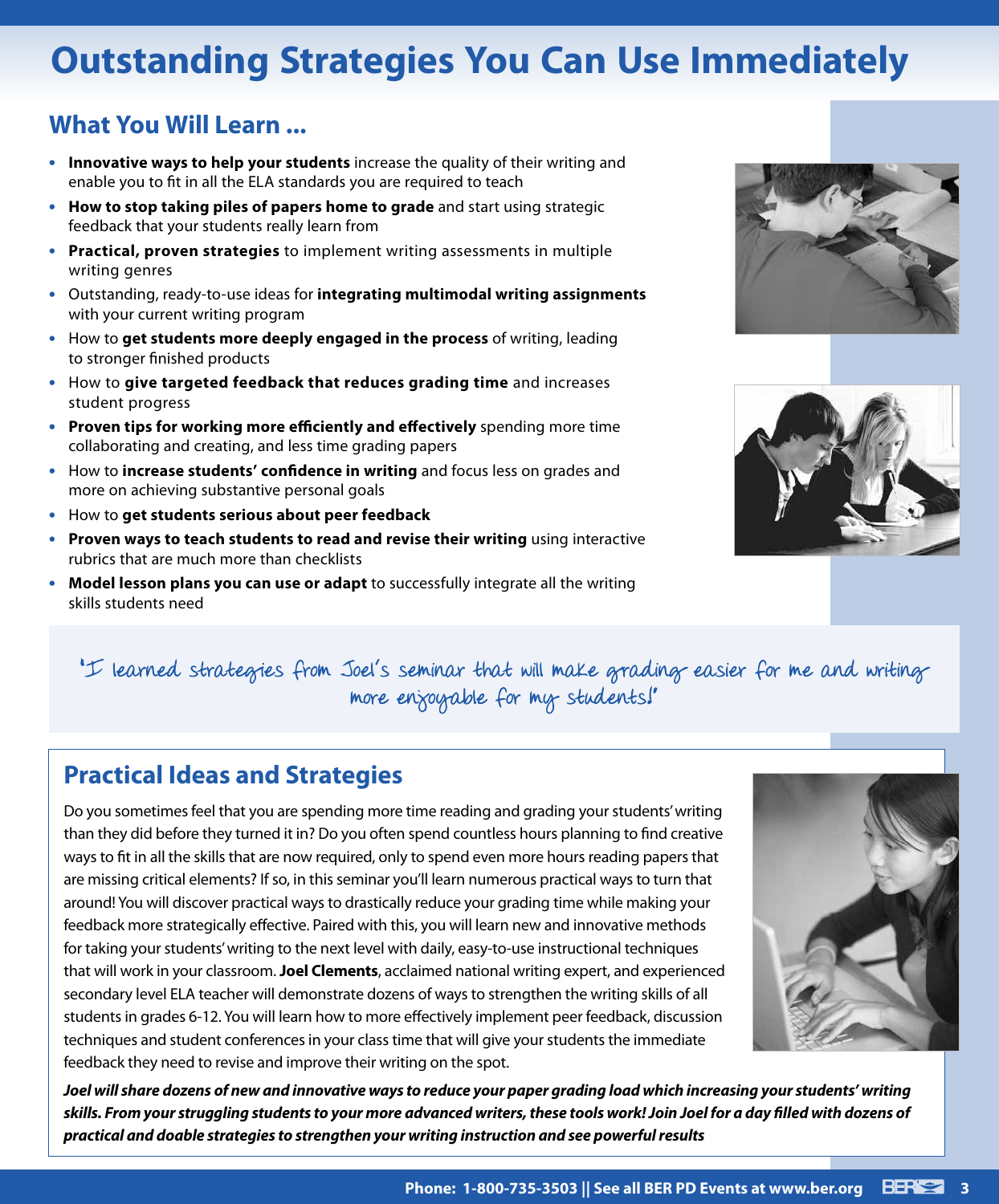# **A Message From Seminar Leader, Joel Clements**



## **Uniquely Qualified Instructor**

**JOEL CLEMENTS** is an outstanding English/language arts teacher and national presenter. He is well-known for his fast-paced and strategy-packed seminars that focus on helping students significantly improve their writing skills while reducing teacher take-home paper load. Joel's wealth of experience in secondary ELA classrooms has given him the ability to try dozens of ideas with students – he knows what works and what doesn't. Joel is the author of *Strengthening Students' Writing Skills While Significantly Decreasing Grading Time (Grades 6-12)*, the extensive digital resource handbook you will receive at the seminar, as well as the book *Increasing Student Effectiveness Through the Use of Digital Resources*. You won't want to miss this outstanding opportunity with Joel to receive dozens of ideas and strategies you can use to strengthen all your students' writing while saving you valuable time!

Dear Colleague:

It's Monday morning. You gave up most of your Sunday to grade essays. Again. You handed them back five minutes ago, and they've looked at the score and moved on. We've all been there. Teaching writing effectively may be the single most difficult challenge we, as teachers, face. In my work with teachers, I hear over and over, "We're asked to do the impossible." I have come to believe that – in my experience, that of my colleagues, and of teachers I meet all over the country – we are often trained in methods of teaching and assessing writing that are time-consuming and usually counter-productive.

As an ELA teacher at the secondary level I have faced these same frustrations many times. Over the last 10 years, I have developed numerous methods that have made my teaching more effective, given me my weekends back and made my teaching more enjoyable and rewarding. My grading is now faster and easier, and I have discovered my assignments and feedback have become far more substantive and have greater impact. Consequently, I have developed this new seminar to share proven ways you can organize your instruction to fit more into class time, reduce your paper load and most importantly, significantly improve student writing.

My goal is that you will return to your classroom with a wealth of practical strategies and tools for assigning and assessing writing to significantly improve your students' writing and greatly reduce the time you spend grading papers.

I look forward to meeting you at the seminar. *The day will be packed with exciting new practices, strategies and perspectives that will enable you to teach and assess writing in creative new ways.*

Sincerely,<br>Good (the *Strikt* 

Joel Clements

P.S. You will also receive **an extensive digital resource handbook** filled with practical, proven strategies, outstanding resources and timesaving digital tools you can use immediately.

"You will return to your classroom with practical strategies and tools to significantly improve your students' writing and greatly reduce your grading time."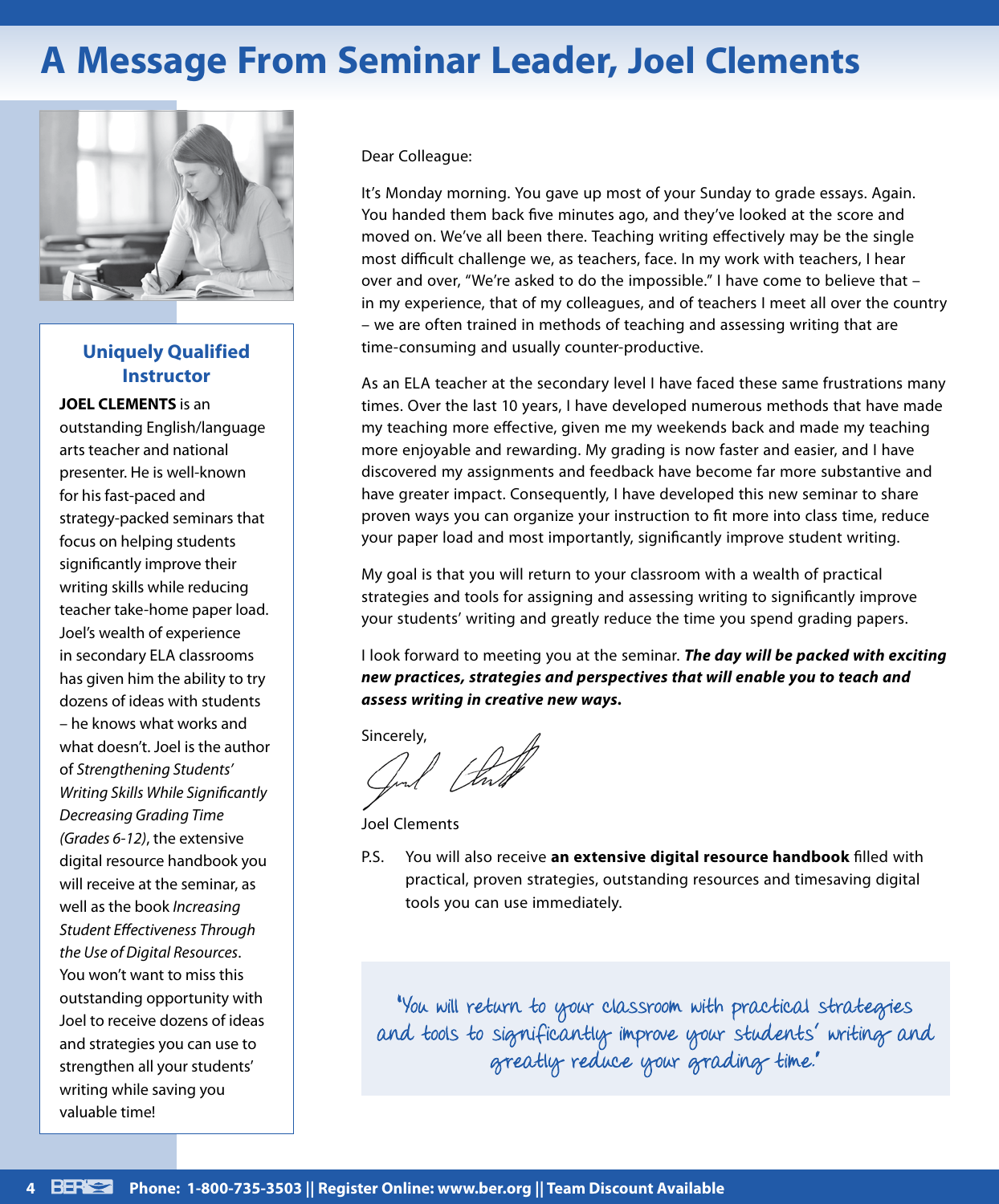# **What Your Colleagues Say About Joel Clements**

*"Joel is very well spoken and easy to listen to. I appreciate that I took tools away today that I can apply and use tomorrow. It's not something that makes me scrap anything that I'm already doing."* Jordan Miller, High School English Teacher

*"Mr. Clements is knowledgeable and engaging. The structure of the seminar allowed time for reflection and avoided information overload."* Joseph Forbes, Middle School ELA Teacher

*"Joel presents great, useful content. I can use all of it in my classroom immediately. That's rare!"* Darrah Dayson, Middle School Language Arts Teacher

*"Joel is a fantastic presenter – low-key, calm and willing to listen. His ideas are creative, effective*  and easy to implement." The actual team of the Heather Kauk, High School ELA Teacher

*"Joel shares excellent, practical ideas!"* Ashley Skinner, Middle School Language Arts Teacher



| "I appreciate Joel sharing many teaching strategies and techniques that are truly applicable to |                                    |
|-------------------------------------------------------------------------------------------------|------------------------------------|
| my classroom and students' learning needs!"                                                     | Shannon Guy, 7th Grade ELA Teacher |
| "Joel is very funny, interesting and personable."                                               | Renee Patterson, ELA Teacher       |
| "Joel's seminar has given me a new perspective on teaching writing."                            | Lisa Law, ELA Teacher              |
| "Joel presents an <b>excellent seminar</b> - very useful information!"                          | Bethany Mizgala, ELA Teacher       |
| "Joel shares great information and realistic strategies to implement in the classroom."         |                                    |
|                                                                                                 | Alyssa Mahay, English Teacher      |

*"Joel presents pragmatic, concrete ideas and strategies. Very useful!"*

Sheryl Tuttle-Lamb, ELA Teacher

*"Joel offered a multitude of ideas and strategies to use in the classroom. I am excited to get back*  **to school!"** Pauline Barcher, Teacher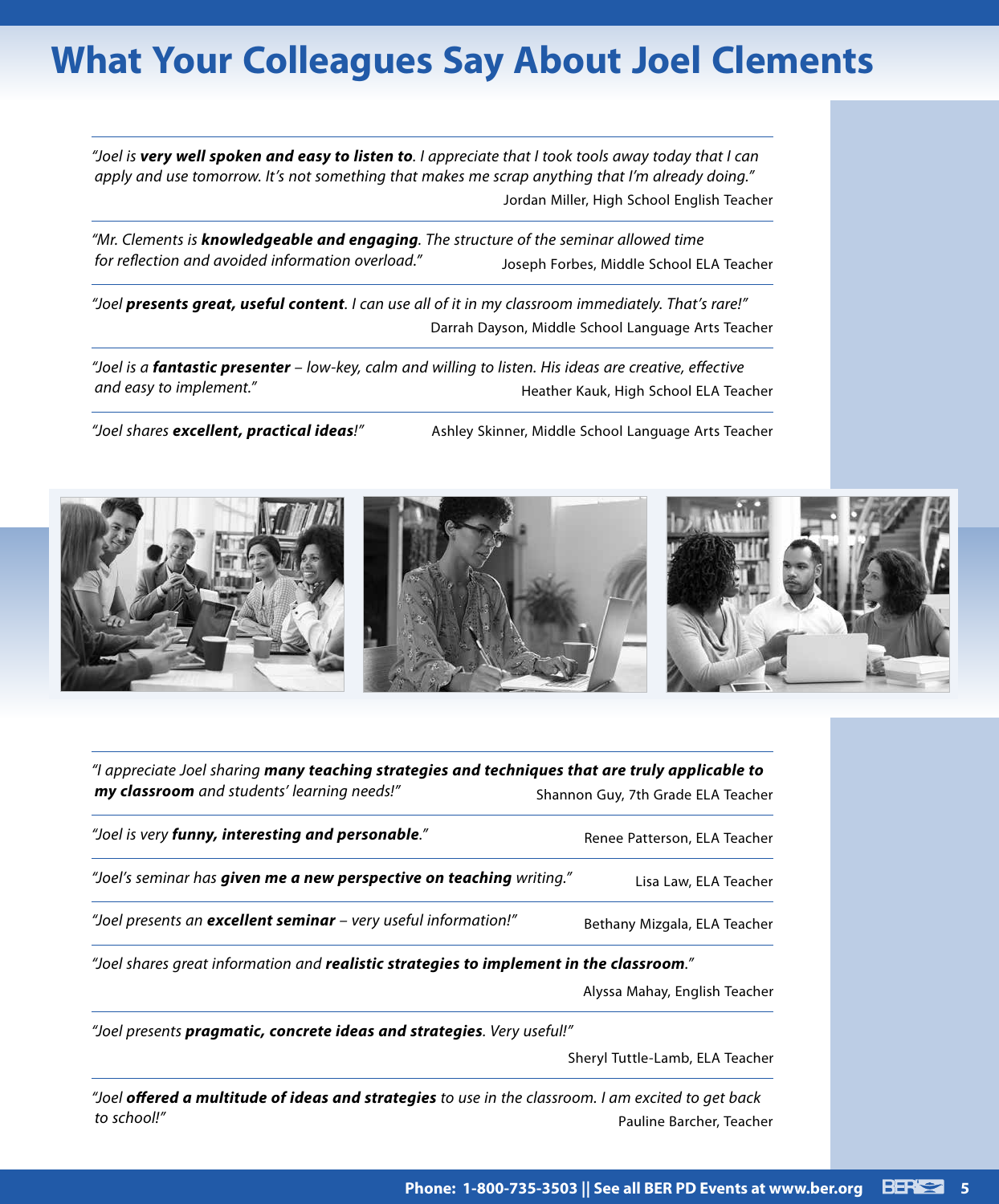# **Special Benefits of Attending**



"Excellent seminar! Knowledgeable presenter! Meaningful resources!"

## **On-Site Training**

Most BER seminars can be brought to your school or district in-person or online. See the options at www.ber.org/onsite or call 877-857-8964 to speak to one of our On-Site Training Consultants.

## **Extensive Digital Resource Handbook**

Each participant will receive an extensive digital resource handbook giving you access to countless strategies. The handbook includes:

- Practical, ready-to-use strategies and techniques to strengthen student writing and significantly reduce your take-home papers to grade
- Motivational engagement strategies that can be used to focus your class at the beginning of periods or as entire lessons
- Effective, accessible resources for helping your students meet your state's standards for writing
- Powerful strategies using a variety of multimodal tools to increase your students' motivation, involvement and success as writers in an age of constantly evolving technology
- Proven activities that generate active participation in writing and editing, promote higher-level critical thinking and motivate students to grow as writers
- Sample lesson plans that will help you "fit it all in"

## **Meet Inservice Requirements / Earn State CEUs**

Participants of Live Online Seminars and those completing the Recorded Version online can receive a certificate of participation that may be used to verify five continuing education hours. For details about state CEUs available, visit www.ber.org/ceus

### **Earn One to Four Graduate Semester Credits**

Up to four graduate level professional development University of Massachusetts credits are available with an additional fee and completion Global Anonprofi of follow up practicum activities. Details for direct

enrollment with University of Massachusetts Global, will be available at this program.

# **Can't Attend?**

## **Other Professional Development Options:**

## **Recorded Version of the Seminar**

A video recorded version of this seminar will be available to take online at your convenience. You'll have access to the entire course and to the extensive digital resource handbook. Optional CEUs and graduate credit available. To enroll, see registration form on page 7.

#### $\mathbf{R}$ **Related On-Demand Online Courses**

Related On Demand Video-Based Online Learning courses*, Strategies! Strategies! Strategies! Significantly Increase Students' Writing Skills,* for Grades 6-12, *Strengthening Your Students' Writing Skills by Teaching Smarter, Not Harder,*  for Grades 6-12, and other writing-related courses, are available for immediate registration. To enroll, visit www.ber.org/online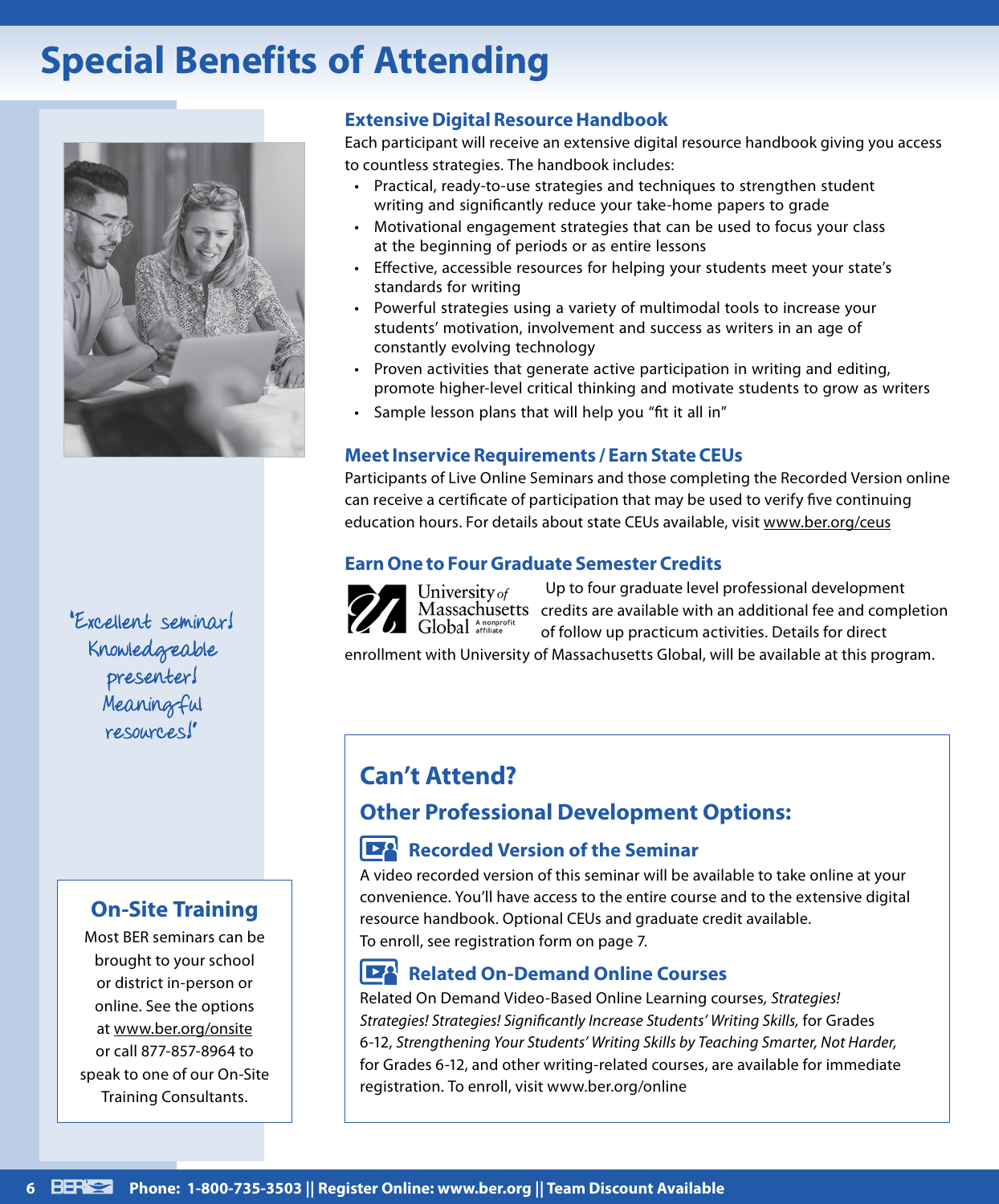# Strengthening Students' Writing Skills While Significantly Decreasing Grading Time **(Grades 6-12)**

| <b>Registration (WSC2M1)</b>                                                                                                                                                                | <b>FIVE EASY WAYS TO REGISTER:</b>                                                                                                                                                                                    |  |
|---------------------------------------------------------------------------------------------------------------------------------------------------------------------------------------------|-----------------------------------------------------------------------------------------------------------------------------------------------------------------------------------------------------------------------|--|
| □ 1. July 27, 2022 (Start time: 9 AM Eastern)                                                                                                                                               | <b>REGISTER ONLINE at: www.ber.org</b>                                                                                                                                                                                |  |
| $-or -$<br>$\Box$ 2. I'd like to order the recorded version of this seminar                                                                                                                 | <b>EMAIL this form to: register@ber.org</b>                                                                                                                                                                           |  |
| <b>FIRST NAME</b><br>M.I.<br><b>LAST NAME</b>                                                                                                                                               | PHONE toll-free: 1-800-735-3503<br>(Weekdays 5:30 am - 4:00 pm Pacific Time)                                                                                                                                          |  |
| POSITION, SUBJECT TAUGHT<br><b>GRADE LEVEL</b>                                                                                                                                              | FAX this form to: 1-425-453-1134<br><b>Bi</b>                                                                                                                                                                         |  |
|                                                                                                                                                                                             | MAIL this form to: Bureau of Education & Research<br>915 118th Avenue SE . PO Box 96068<br>Bellevue, WA 98009-9668                                                                                                    |  |
| SEMINAR NUMBER: _<br>(Please see list above)                                                                                                                                                |                                                                                                                                                                                                                       |  |
| List additional registrants on a copy of this form                                                                                                                                          | <b>Program Hours</b>                                                                                                                                                                                                  |  |
| <b>SCHOOL NAME</b>                                                                                                                                                                          | All Live Online Seminars are scheduled 9:00 AM - 3:30 PM in the time<br>zone indicated. Check in 15 minutes prior. Registrants will be sent login<br>information by email four days before their Live Online Seminar. |  |
| SCHOOL MAILING ADDRESS                                                                                                                                                                      |                                                                                                                                                                                                                       |  |
|                                                                                                                                                                                             | <b>Fee</b>                                                                                                                                                                                                            |  |
| <b>CITY &amp; STATE</b><br>ZIP CODE                                                                                                                                                         | The registration fee is \$279 per person, \$259 per person for groups of<br>three or more registering at the same time. Call us at 1-800-735-3503<br>for groups of ten or more. Payment is due prior to the program.  |  |
| <b>SCHOOL PHONE NUMBER</b><br>HOME PHONE NUMBER                                                                                                                                             | Fee includes seminar registration, a certificate of participation and<br>an extensive digital resource handbook. The fee is the same for                                                                              |  |
| $\lambda$<br>€<br>$\lambda$<br>- (                                                                                                                                                          | Live Online Seminars or Recorded Seminars.                                                                                                                                                                            |  |
| Registration confirmations and login details are sent via e-mail                                                                                                                            | <b>Further Questions</b>                                                                                                                                                                                              |  |
| E-MAIL ADDRESS (REQUIRED FOR EACH REGISTRANT)                                                                                                                                               | Call the Bureau of Education & Research (800) 735-3503 or visit us<br>online at www.ber.org                                                                                                                           |  |
| <b>HOME MAILING ADDRESS</b>                                                                                                                                                                 | <b>Cancellation/Substitutions</b><br>100% of your paid registration fee will be refunded if you can't attend<br>and notify us at least 10 days before the conference. Late cancellations                              |  |
| ZIP CODE<br><b>CITY &amp; STATE</b>                                                                                                                                                         | made prior to the event date will be refunded less a \$15 service fee.<br>Substitutions may be made at any time without charge.                                                                                       |  |
|                                                                                                                                                                                             | <b>Program Guarantee</b>                                                                                                                                                                                              |  |
| <b>IMPORTANT - PRIORITY ID CODE: EWSC2M1</b>                                                                                                                                                | We stand behind the high quality of our programs by providing the                                                                                                                                                     |  |
| <b>METHOD OF PAYMENT - Team Discount Available</b>                                                                                                                                          | following unconditional guarantee: If you are not satisfied with this<br>program, we'll give you a 100% refund of your registration fee.                                                                              |  |
| The registration fee is \$279 per person,<br>for teams of three or more registering at the same time, the fee is \$259<br>per person. Payment is due prior to the program. No cash, please. |                                                                                                                                                                                                                       |  |
| $\Box$ A check (payable to <b>Bureau of Education &amp; Research</b> ) is attached                                                                                                          |                                                                                                                                                                                                                       |  |
| $\Box$ A purchase order is attached, P.O. # $\Box$                                                                                                                                          |                                                                                                                                                                                                                       |  |
| (Be sure to include priority ID code on the P.O.)<br>□ MasterCard<br>$\Box$ VISA<br>$\Box$ Charge my:<br>$\Box$ Discover                                                                    |                                                                                                                                                                                                                       |  |
| Exp. Date:<br>Account #                                                                                                                                                                     |                                                                                                                                                                                                                       |  |
| MO/YR<br>Billing Zip Code: _____<br>(Found on back of card)                                                                                                                                 |                                                                                                                                                                                                                       |  |
|                                                                                                                                                                                             |                                                                                                                                                                                                                       |  |
| Signature (required for credit card purchases)<br>Please print name as it appears on card                                                                                                   | WSC2M1<br>© 2022 Bureau of Education & Research. All rights reserved.                                                                                                                                                 |  |